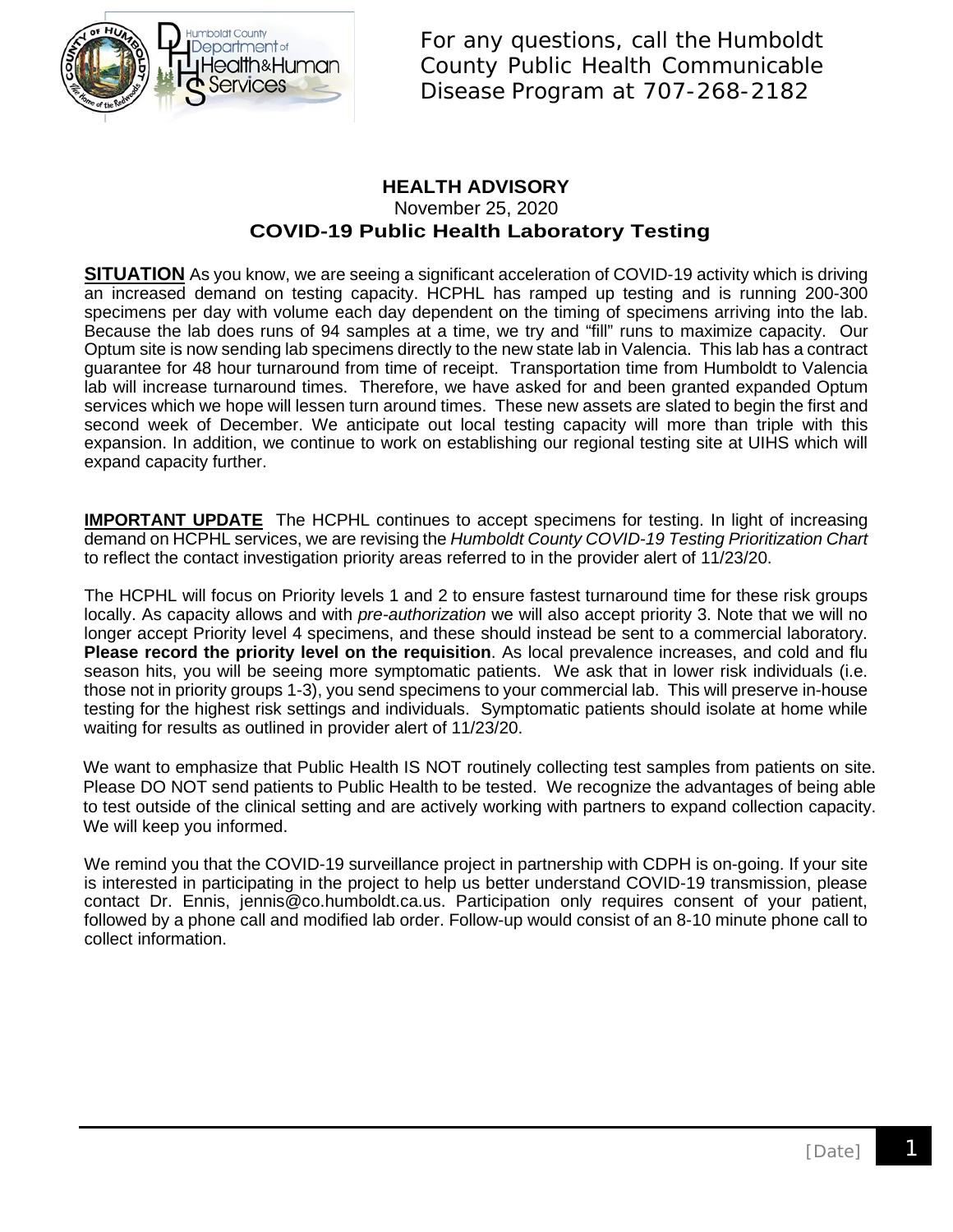

For any questions, call the Humboldt County Public Health Communicable Disease Program at 707-268-2182

## **Specimen Collection**

### •Acceptable Sample Types:

- o NOT Leaking- double check cap is secure before placing into sealed specimen bag.
- o A single nasopharyngeal (NP) swab collected by a healthcare provider in standard viral media is the preferred specimen; OR
- o An anterior nares (nasal swab) specimen collected by healthcare provider or by supervised onsite self-collection (using a flocked or foam swab); Swab both nares with a foam nasal swab, then place into transport media; OR
- o A nasal mid-turbinate swab collected by healthcare provider or by supervised onsite self-collection (using a flocked tapered swab), then placed into transport media.
- o Please **DO NOT** send sputum sample on any COVID patient.
- All **specimens** *MUST* be labeled with the following:
	- o Patient name
	- o Patient DOB
	- o Date and time of collection
- Keep sample refrigerated (4°). All samples should be transported to the HCPHL as soon as possible. Freeze sample if hold time exceeds 72 hrs.
- Viral test collection kits are provided to your labs. As we receive specimens, we replace the kits for your lab. However, in the absence of a pre-packaged kit, all you need is your NP or nasal swab and a viral media tube. Do not use the viral kits provided byHCPHL to submit your specimens to commercial laboratories.
- A lab requisition must be completed and accompany the swab. This requisition can come from an Electronic Health System, or it can be the PHB paper requisition form.
	- o Please provide a demographic sheet with the requisition when available
	- o Please keep the sample separated from the requisition for safety
	- o Please fill-out all demographics information including name, DOB, address and phone number. For those willing to participate in the COVID-19 Surveillance Project, please check the "Surveillance Project" box, double-check accuracy of phone number for follow-up purposes, and call 707-268-2180 to provide a patient name and number.
	- o **Incomplete requisition will result in delayed testing**
	- o **Required information:** 
		- **Ordering physician**
		- **Submitting agency**
		- **Name of patient**
		- **Patient address and phone number**
		- **DOB**
		- **Date and time of collection**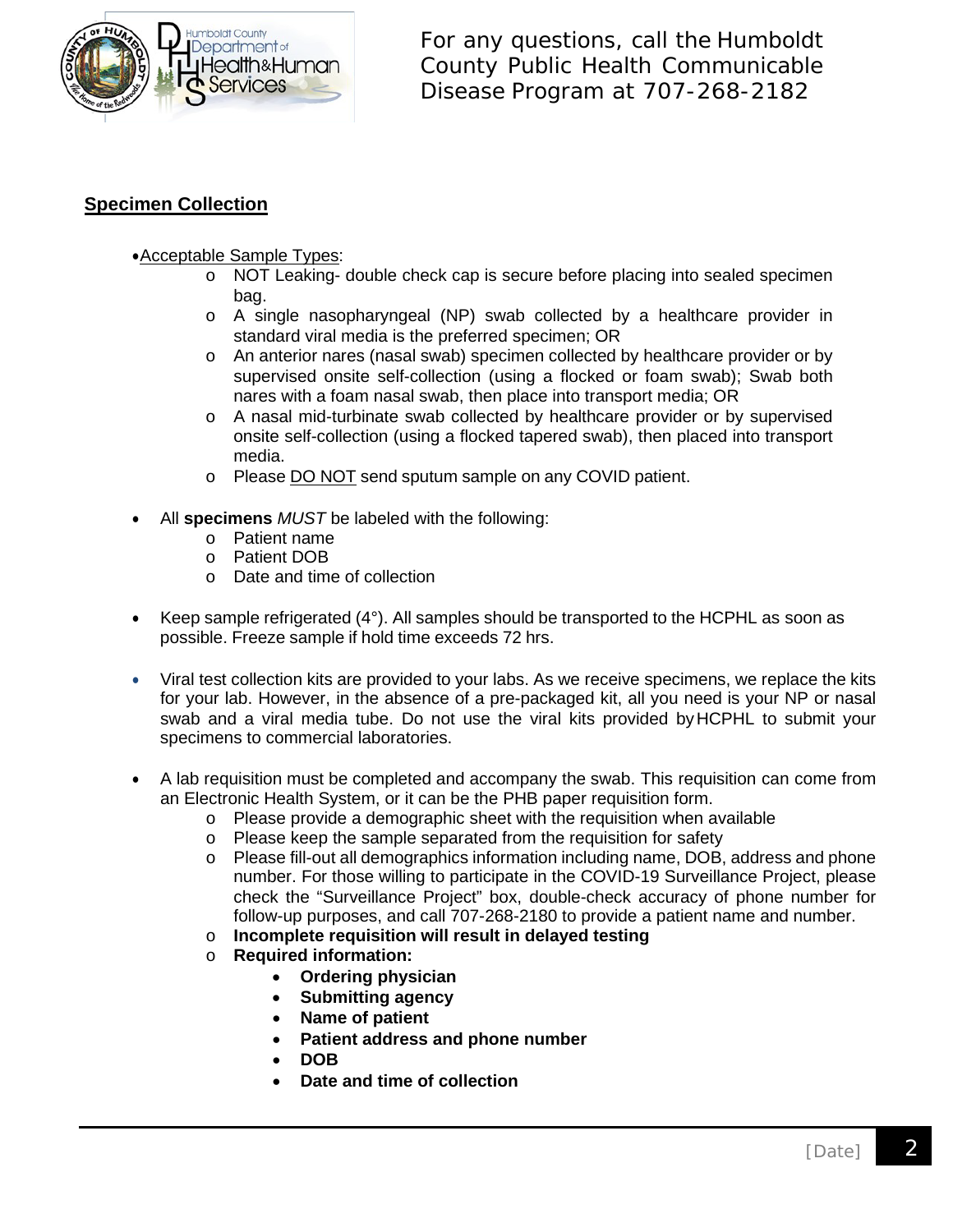

For any questions, call the Humboldt County Public Health Communicable Disease Program at 707-268-2182

- **Source of collection**
- **Condition of specimen**
- **Priority level**
- Your collection supplies will be replaced as they are used. However, if your site runs low, please contact the HCPHL directly to request additional collection supplies at (707) 268- 2179. Again, only as many as are used will be given due to HCPHL's limited supply.
- Please contact the lab courier phone at 707-499-4513 to schedule a routine courier pick-up please leave a voicemail with details of pick-up. HCPHL has a dedicated COVID courier who picks up multiple times a day – just call the courier phone number and leave a message.

## **Current Testing Capacity**

- 225 tests / day Testing Monday Saturday Turnaround time is 48-72 hours. Large volumes could extend turnaround times to 96 hours.
- UIHS and new Optum lanes will increase capacity even more in the month of December. These assets are expected to come online mid to late December.
- Please note, we have been receiving some specimens with incomplete and/or missing forms, as well as encountering requisitions packaged in with the specimens. Please separate the specimen from the requisition for staff safety. Missing information or incomplete submission will delay testing results.
- **The HCPHL would like to thank all of our partners for their continued cooperation and communication. Having requisitions filled out appropriately and samples collected and labeled correctly allows our staff to focus on testing rather than correcting problems. Thank you for your hard work and cooperation during this pandemic response.**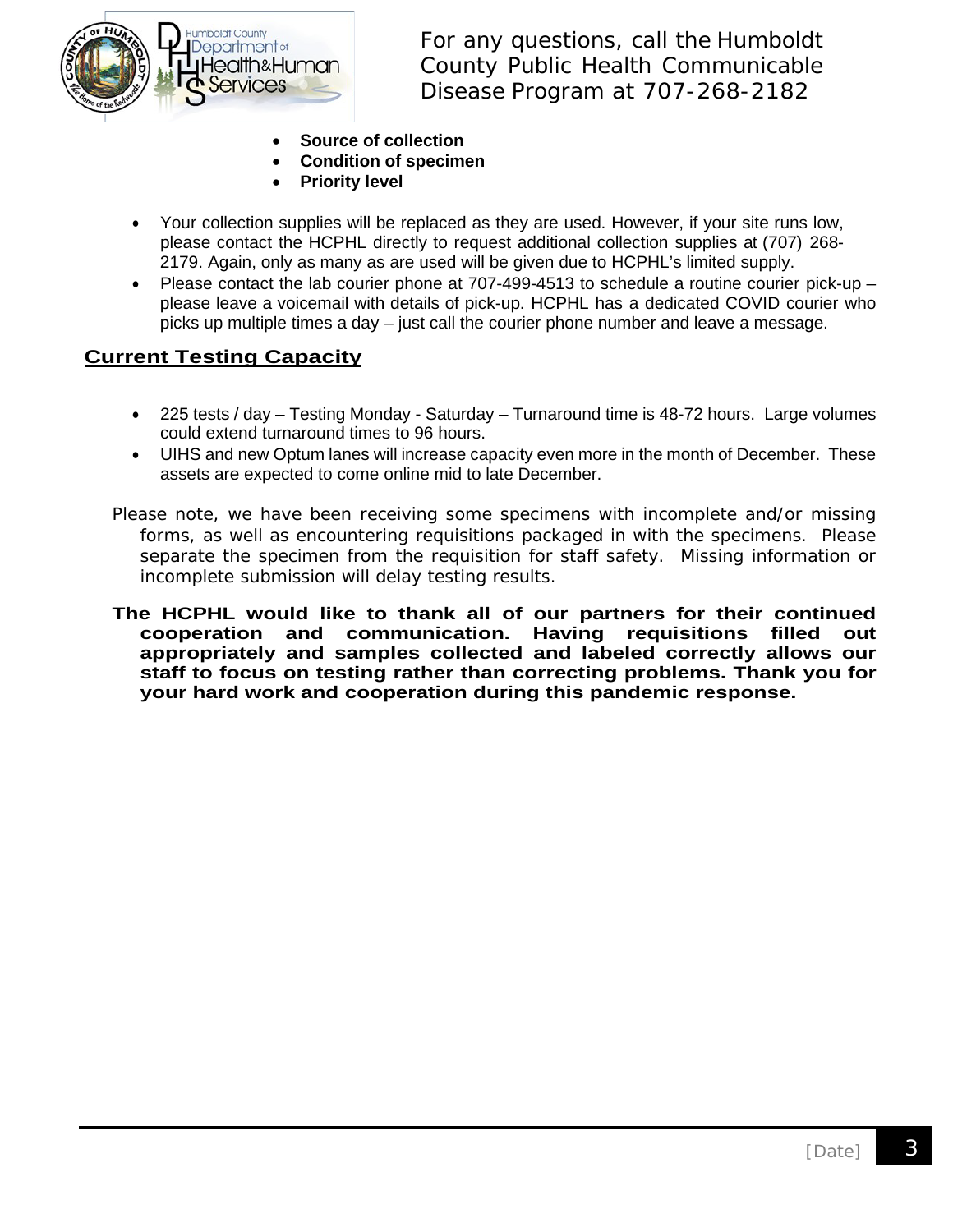# **Humboldt County COVID-19 Testing Prioritization Chart**

PRIORITY 1: Ensures continuity of healthcare system operations and protects from introduction of COVID-19 into high risk situations. Helps to facilitate PPE preservation, infection control measures, and protect healthcare workforce. Appropriate identification of individuals where disease control decisions (i.e. isolation and quarantine) are paramount for containment.

Interfacility Transfers: Those awaiting "clearance" testing for transfer to another facility e.g. SemperVirens, SNFs (regardless of symptoms).

Congregate Settings: Symptomatic individuals residing or working in congregate living facilities such as SNFs, incarceration, shelters, long-term care facilities.

Healthcare Workers: Regardless of exposure, symptomatic healthcare workers (including EMS)

Hospitalized: Patients who are hospitalized with symptoms consistent with COVID.

Contacts: Symptomatic close contacts to a confirmed case. Symptomatic household contacts to confirmed cases can be run on Abbott ID Now. If negative, repeat with rtPCR test. Generally, asymptomatic close contacts are not tested although *exceptions* may be considered-especially in high risk settings.

.

PRIORITY 2: Ensures those at highest risk of complication of infection and those in higher risk settings are rapidly identified and appropriately triaged. Help to ensure the essential services workforce.

First Responders: Symptomatic first responders including law enforcement and fire.

Critical Infrastructure: Symptomatic individuals whose occupation is part of critical infrastructure.

High Risk: Symptomatic individuals who have risk factors, such as age over 65 or comorbidities, which put them at heightened risk for severe illness and other populations disproportionately impacted by COVID-19 such as tribal and Latinx community. See provider alert 11/23/20 for more details.

Schools: Persons working in or attending on-site instruction.

#### PRIORITY 3:

Congregate setting surveillance: Asymptomatic screening of staff working in congregate settings with medically fragile, often elderly patients. This includes staff from SNFs, Hospice, and PACE. May also consider RCFEs.

Symptomatic individuals working in sectors with high risk of large outbreaks such as agricultural settings and including places of worship.

PRIORITY 4: Individuals not falling into the categories above whose symptoms may be consistent with COVID.

- \* This priority level should be tested through a commercial laboratory to ensure testing through public health is available for priority levels 1-3
- If you are not sure about how your patient should be prioritized, please call the PH Communicable Disease line at 268-2182. After hours, please contact Sheriff Dispatch for the Health Officer.